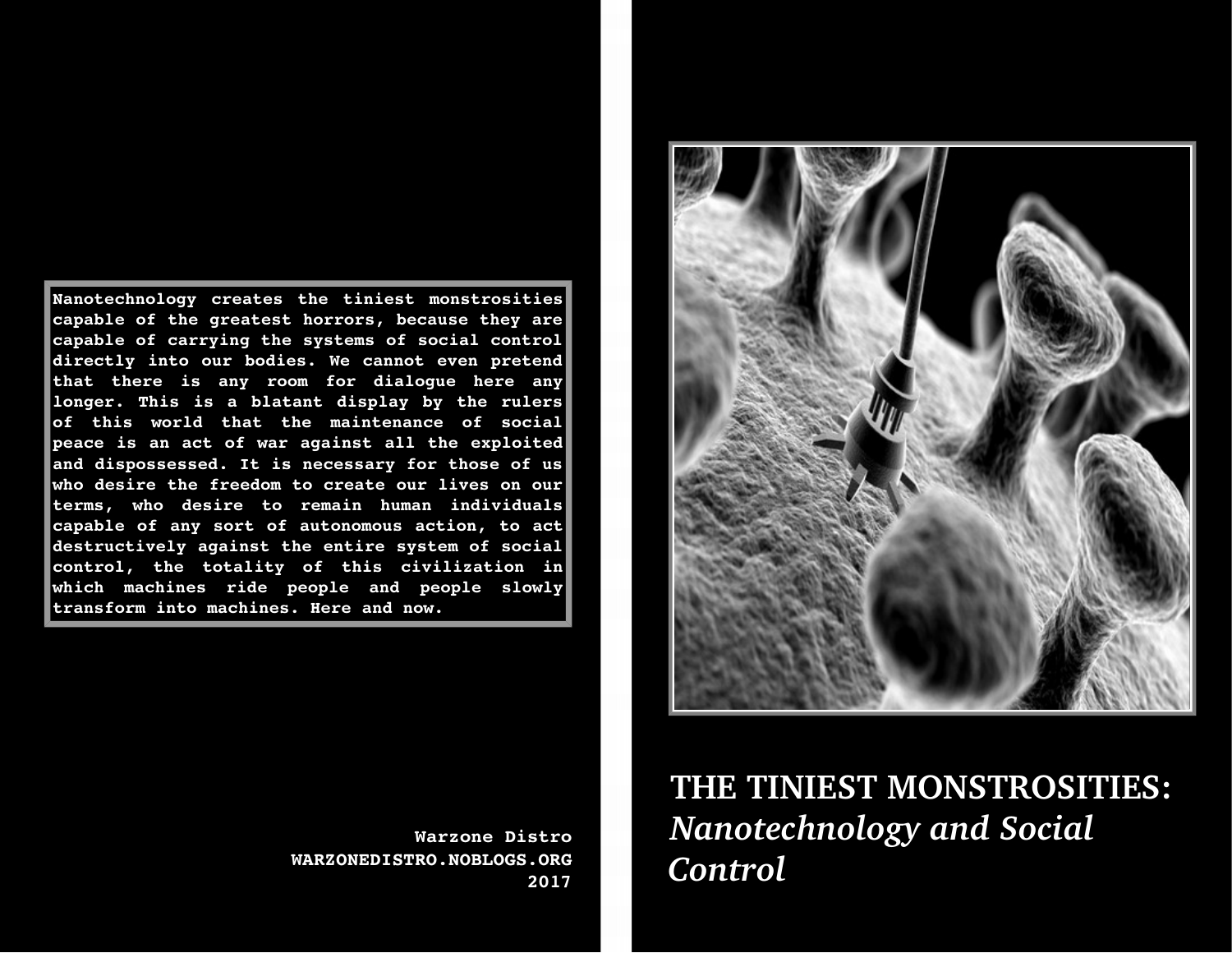**THE TINIEST MONSTROSITIES:** *Nanotechnology and Social Control*

 **Anonymous**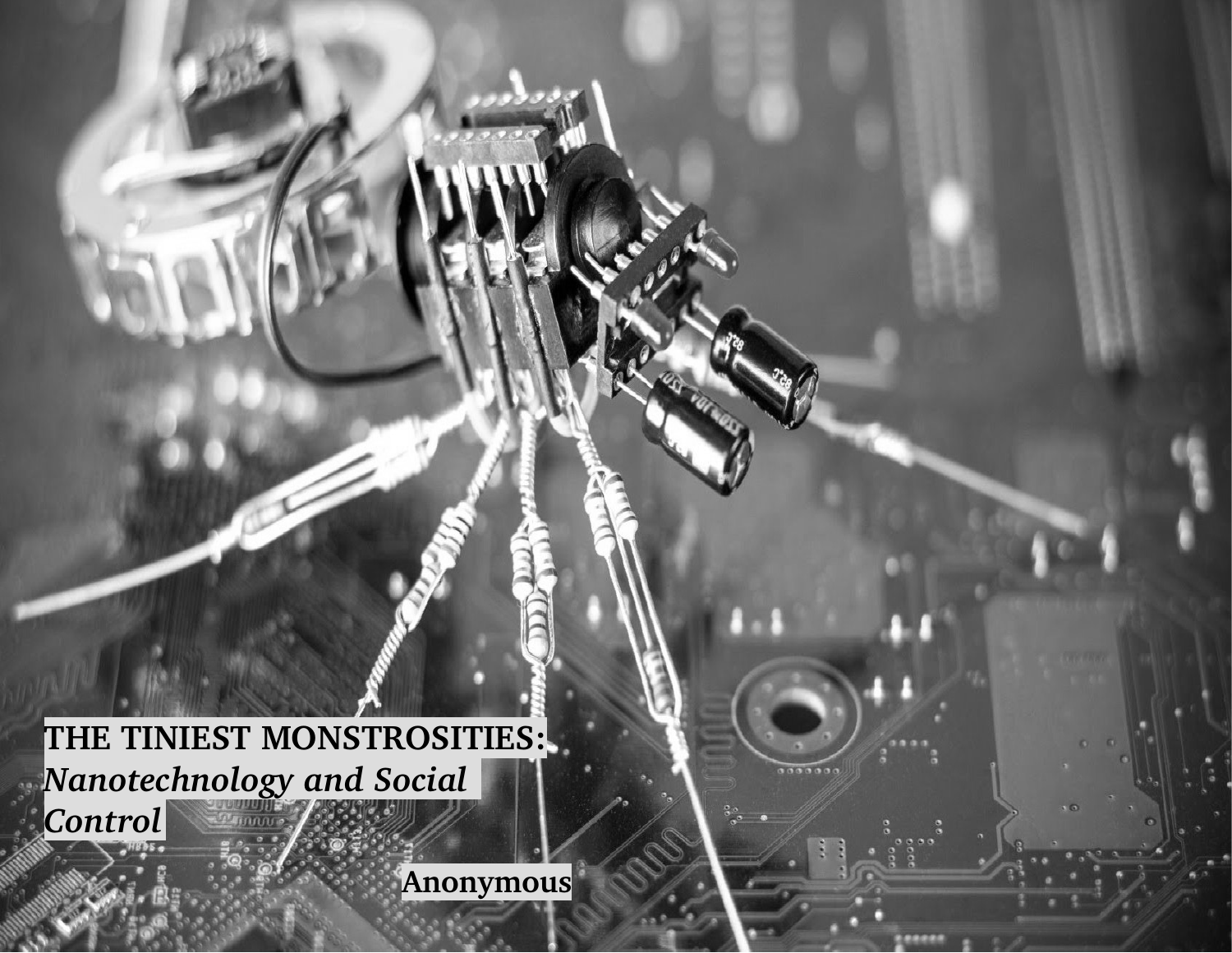their programmed functions and in the process melt everything down.

 Of course, this fear is of the most extreme and apocalyptic sort. But in the name of "progress" even the most legitimate fears – like the fear of the total monitoring of existence, or the fear of possible infection from nanobiotechnological developments – are to be set aside. The misdeeds of techno-science and the disasters it causes are always attributed to "bad use", because technology, of course, is neutral. That these disasters seem to follow one right after another somehow does not raise any questions about this alleged neutrality, about whether any "good use" is possible.

 The role of the experts has always been to justify the technological system, to explain how the ongoing parade of disasters are mere separate incidents, aberrations that do not reflect at all on the system itself. We can no longer let them be the ones to make the decisions about these matters. And taking back the capacity to decide for ourselves on this matter can take only one road, that of attack against the system of domination and exploitation in all of its aspects. By the time the scientific experts are telling us about these technologies, they are describing a decision that has already been made over our heads. To seek any dialogue with them or with the ruling powers they serve at this point about them is useless. We need to recognize these developments for what they are  $-$  a further stealing away of our lives, an attack upon any capacity for self-determination that may be left to us.

 The opposition to these latest technological developments cannot go the path of so many past movements of opposition, that of attempting to dialogue with the masters of this world. In such dialogue, the masters always win. Perhaps in a few places, the monstrosities produced by these technologies have to be labeled, so that we have a "choice", But the monstrosities still become a normal part of our existence.

 Nanotechnology creates the tiniest monstrosities capable of the greatest horrors, because they are capable of carrying the systems of social control directly into our bodies. We cannot even pretend that there is any room for dialogue here any longer. This is a blatant display by the rulers of this world that the maintenance of social peace is an act of war against all the exploited and dispossessed. It is necessary for those of us who desire the freedom to create our lives on our terms, who desire to remain human individuals capable of any sort of autonomous action, to act destructively against the entire system of social control, the totality of this civilization in which machines ride people and people slowly transform into machines. Here and now.

 In the pursuit of full control over every aspect of existence, the ruling order has begun to push the development of technologies that manipulate matter on the scale of the nano-meter, that is to say a millionth of a millimeter. At this level, the level of atoms and molecules, and thus of proteins, carbon compounds, DNA and the like, the distinction between living and non-living can begin to get hazy and many of the proposals relating to this technology stem from this haziness. Nanotechnology creates new products through the manipulation of molecules, atoms and subatomic particles. While biotechnology manipulates the structure of DNA to create new organisms through the recombination of genes, nanotechnology goes further, "breaking down" matter into atoms which can then be put back together to form new materials, literally created atom by atom. At present, attention is focused on the carbon atom, but scientists would like to have control over the every element of the Periodic Table to use at will. This would allow them to combine characteristics (such as color, resistance, melting point, etc.) in ways previously unknown.

 Much of the research in nanotechnology is also connected to biotechnological research, looking into the possibility of manipulation of atoms on the biomolecular level. This is the origin of nano-biotechnology. The proponents of this research speak publicly of a myriad of possibilities that this toying with the borderline between living and non-living matter on the atomic level could provide: self-cleaning plastics in which enzymes feed on the dirt, airplane wings full of proteins that function as adhesives if the wing is damaged and thus repair it, ensembles of atoms intended to be used as food or drink that are capable of combining in varieties of ways to create the desired food or beverage, ultra-fast computers with circuits based on a "framework" of DNA, electric conductors of dimensions on a nano-scale in a protein base – i.e., the "living plastic" built upon a genetically manipulated bacterium capable of producing an enzyme that scientists claim can polymerize.

 But these are just the worthless knick-knacks displayed before the public to provoke infantile desires in the consumer who will then crave their satisfaction. These gadgets are little more than public relations activity. Much more significant are the miniaturized information processors to be found in each of these gadgets. This miniaturization opens the door to the presence of intelligent micro chips on any product on the market. Already, certain manufacturers are having chips placed on products that permit their movements to be traced. Miniaturized to the nano-scale such chips would be impossible for the consumer to detect.

5